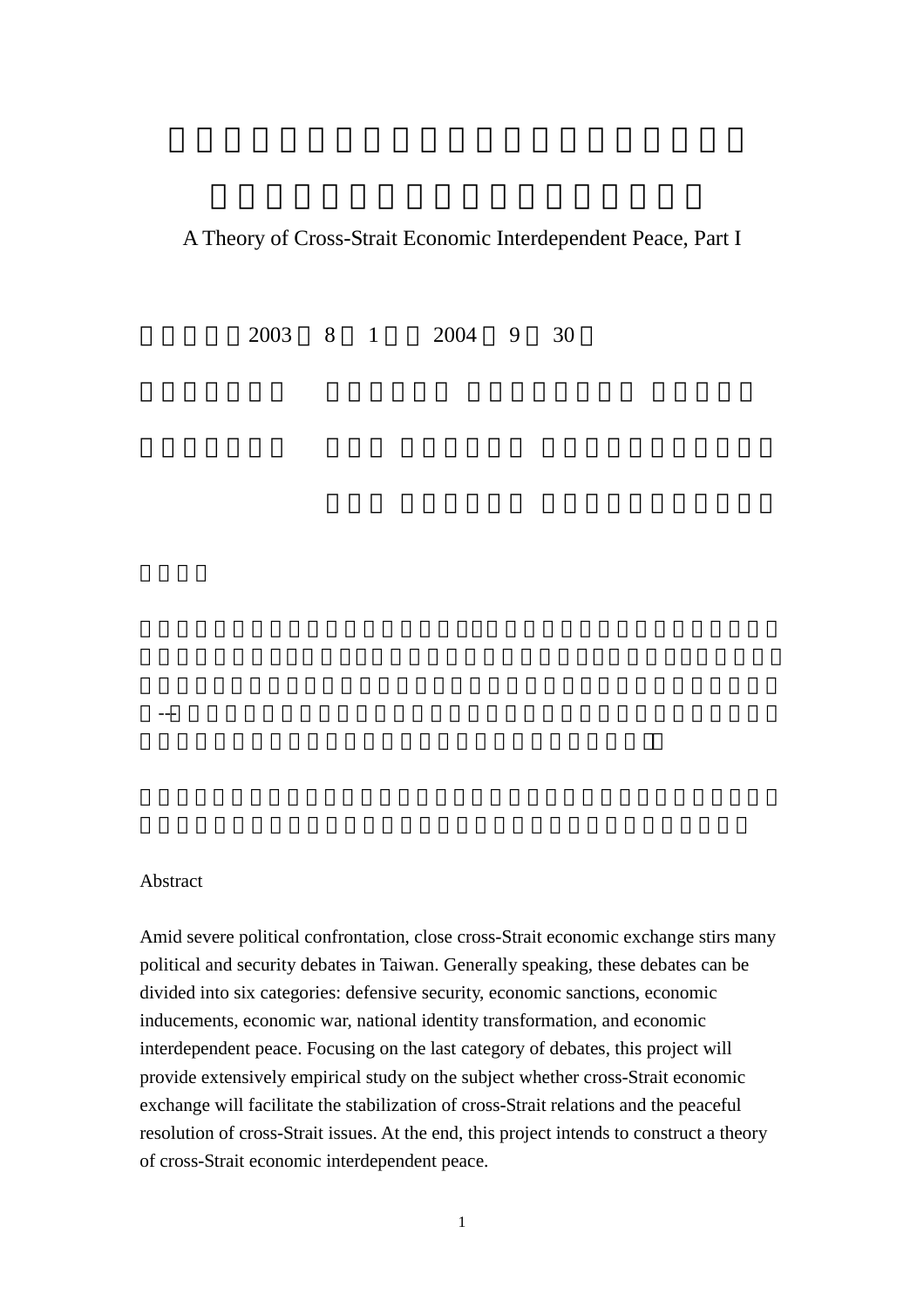Keywords: Economic interdependent peace, cross-Strait economic exchange, national security, economic sanctions, economic inducements, economic war, national identity, liberalism, the incident of President Lee Teng-hui's visit to the USA, two-state theory, one-country-on-one-side theory.

 $2003 \t 8 \t 2006 \t 7$  $2003 \quad 8 \quad 2004 \quad 9$  $2004$ 

 $1$  $2 \overline{a}$  $3 \leftrightarrow$  $4 \text{ }$  $5<sub>3</sub>$  $6 \overline{a}$  $7$  $8<sub>5</sub>$  $9$  $10$  $11$  $12$ 

1 1979-1994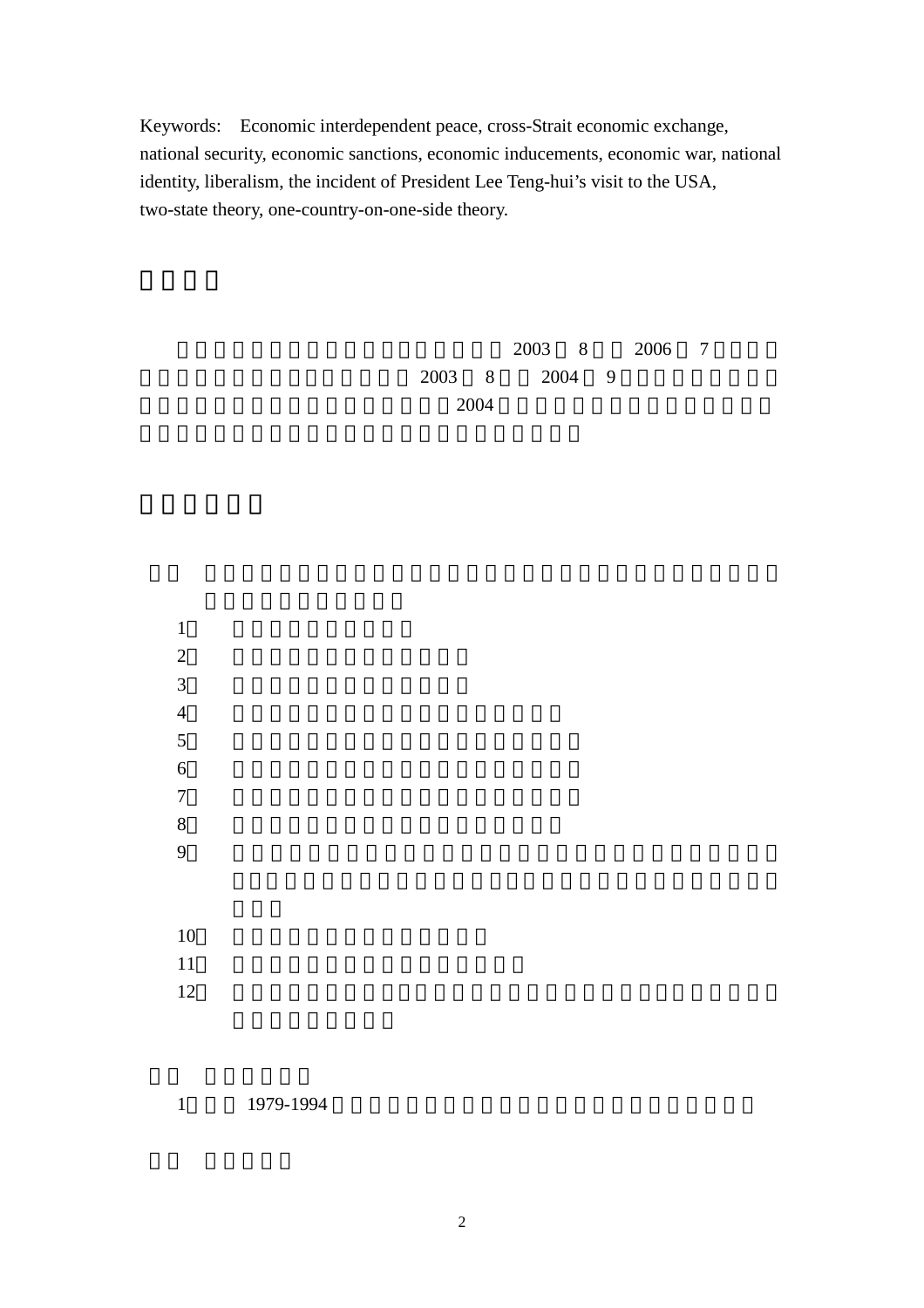|                | 17<br>$\mathbf{1}$                                                                                                         |
|----------------|----------------------------------------------------------------------------------------------------------------------------|
|                | 3                                                                                                                          |
|                |                                                                                                                            |
|                |                                                                                                                            |
|                |                                                                                                                            |
|                |                                                                                                                            |
|                |                                                                                                                            |
|                |                                                                                                                            |
| $\mathbf{1}$   | 2003<br>- 7                                                                                                                |
|                | 2003<br>3<br>$41 - 58$<br>4<br>7                                                                                           |
| $\overline{2}$ | Chen-yuan Tung, "Cross-Strait Economic Relations: China's Leverage and                                                     |
|                | Taiwan's Vulnerability," <i>Issues &amp; Studies</i> , vol. 39, no. 3 (September 2003), pp.                                |
|                | 137-175. SSCI                                                                                                              |
| 3              | Chen-yuan Tung, "The Assessment of China's Taiwan Policy of the Third                                                      |
|                | Generation and Its Prospect," Asian Survey, forthcoming. SSCI                                                              |
| 4              | Chen-yuan Tung, November 2003, "The Assessment of China's Taiwan Policy                                                    |
|                | of the Third Generation and Its Prospect," presented at the International                                                  |
|                | Conference on Generational Change and China's Future, sponsored by the                                                     |
|                | Graduate Institute of Mainland China Studies, National Sun Yat-sen University,                                             |
|                | November 21-22, 2003, Kaohsiung, Taiwan.                                                                                   |
| 5              | Chen-yuan Tung, April 2004, "Cross-Strait Relations after Taiwan's 2004                                                    |
|                | Presidential Election," presented at the conference of "Taiwan at the Cross"                                               |
|                | Road?: Analyzing the Presidential Election," Carnegie Endowment for<br>International Peace, Washington, DC, April 6, 2004. |
| 6              | Chen-yuan Tung, May 2004, "Cross-Strait Relations after Taiwan's 2004                                                      |
|                | Presidential Election," presented at the $33rd$ Sino-American Conference on                                                |
|                | Contemporary China, Institute of International Relations, National Chengchi                                                |
|                | University, May 27-28, 2004.                                                                                               |
| 7              | Chen-yuan Tung, June 2004, "Cross-Strait Relations after Taiwan's 2004                                                     |
|                | Presidential Election," presented at the conference of Taiwan's Domestic,                                                  |
|                | International and Cross-Strait Politics in Presidential Chen Shui-bian's Second                                            |
|                | Term, London School of Economics and Political Science, June 12, 2004.                                                     |
| 8              | Chen-yuan Tung, July 2004, "Cross-Strait Relations after Taiwan's 2004                                                     |
|                | Presidential Election," presented at the 13 <sup>th</sup> Seoul-Taipei Forum:                                              |

 $2$ 

1  $\qquad$   $\qquad$   $\qquad$   $\qquad$   $\qquad$   $\qquad$   $\qquad$   $\qquad$   $\qquad$   $\qquad$   $\qquad$   $\qquad$   $\qquad$   $\qquad$   $\qquad$   $\qquad$   $\qquad$   $\qquad$   $\qquad$   $\qquad$   $\qquad$   $\qquad$   $\qquad$   $\qquad$   $\qquad$   $\qquad$   $\qquad$   $\qquad$   $\qquad$   $\qquad$   $\qquad$   $\qquad$   $\qquad$   $\qquad$   $\qquad$   $\qquad$   $\q$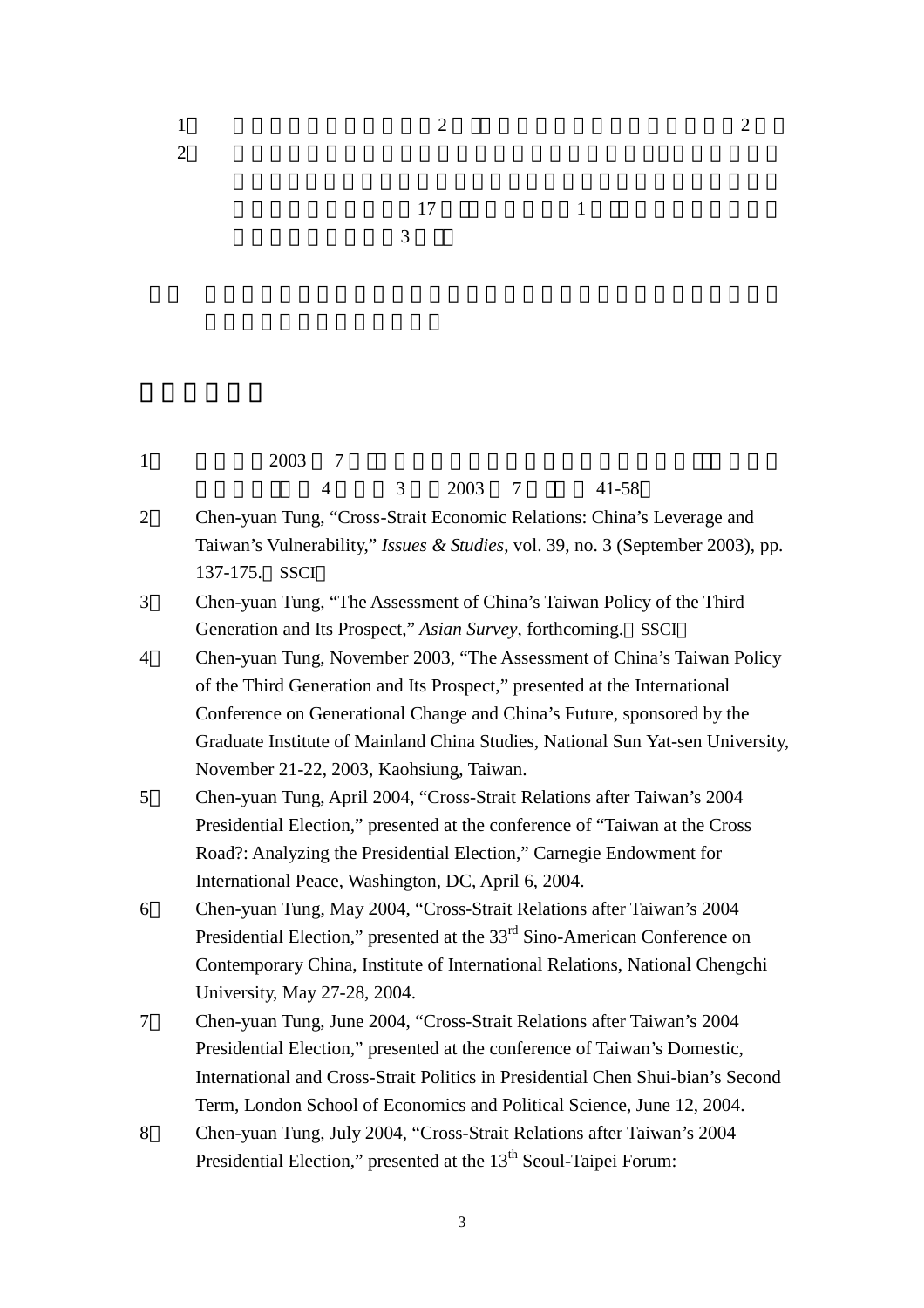Democratization and Regional Security, sponsored by the Seoul Forum for International Affairs and Institute of International Relations, National Chengchi University, Seoul Hilton Hotel, July 2-3, 2004.

- 9 Chen-yuan Tung, "Cross-Strait Relations after Taiwan's 2004 Presidential Election," presented at the Japanese Association for Taiwan Studies, Tokyo, August 4, 2004.
- 10 Chen-yuan Tung, 2004, "Trade Relations Between Taiwan and China," and "Financial Relations Between Taiwan and China," in Jing Luo (ed.), *Encyclopedia of Contemporary Chinese Civilization: 1949-Present* (Westport, CT: Greenwood Publishing Co., 2004), forthcoming.

1995-2002

- Barbieri, Katherine, "Economic Interdependence: A Path to Peace or a Source of Interstate Conflict?," *Journal of Peace Research*, vol. 33, no. 1 (1996), pp. 29-49.
- Barbieri, Katherine, and Gerald Schneider, "Globalization and Peace: Assessing New Directions in the Study of Trade and Conflict," *Journal of Peace Research*, vol. 36, no. 4 (1999), pp. 387-404.
- Barbieri, Katherine, and Richard Alan Peters II, "Measure for Mis-measure: A Response to Gartzke & Li," *Journal of Peace Research*, vol. 40, no. 6 (2003), pp. 713-719.
- Copeland, Dale C., "Economic Interdependence and War: A Theory of Trade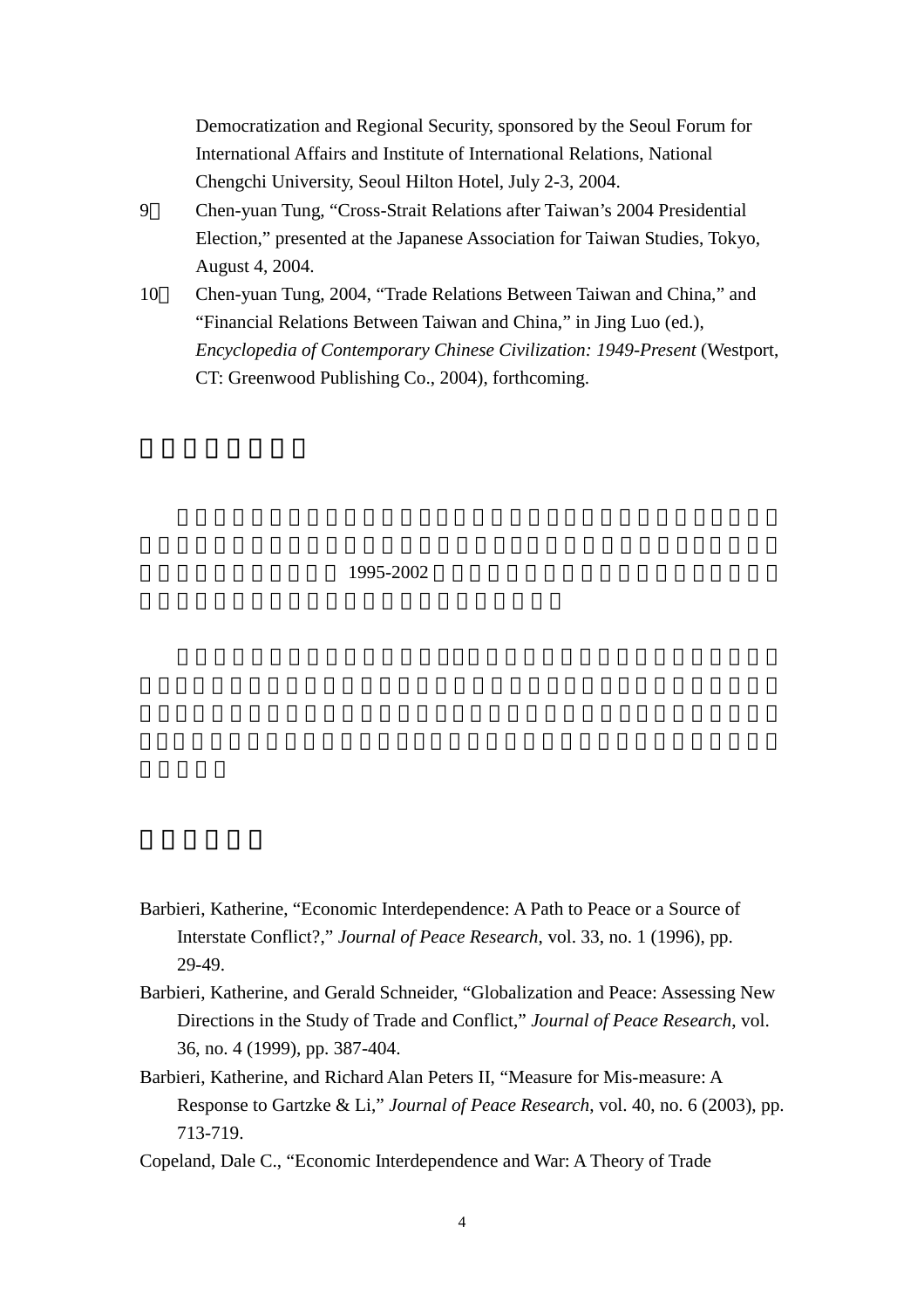Expectations," in Michael E. Brown, Owen R. Cote, Jr., Sean M. Lynn-Jones, and Steven E. Miller (ed.), Theories of War and Peace (Cambridge, Mass: MIT Press, 1999), pp. 464-500.

- Dorussen, Han, "Balance of Power Revisited: A Multi-Country Model of Trade and Conflict," *Journal of Peace Research*, vol. 36, no. 4 (1999), pp. 443-462.
- Dorussen, Han, "Trade and Conflict in Multi-Country Models: A Rejoinder," *Journal of Peace Research*, vol. 39, no. 1(2002), pp. 115-118.
- Gasiorowski, Mark, "Economic Interdependence and International Conflict: Some Cross-national Evidence," *International Studies Quarterly*, no. 30 (1986), pp. 23-38.
- Gasiorowski, Mark, and Solomon W. Polachek, "Conflict and Interdependence: East-West Trade and Linkages in the Era of Détente," *Journal of Conflict Resolution*, vol. 26, no. 4, Dec. 1982, pp. 709-729.
- Gartzke, Erik, and Quan Li, "Measure for Measure: Concept Operationalization and the Trade Interdependence – Conflict Debate," *Journal of Peace Research*, vol. 40, no. 5 (2003), pp. 553-571.
- Gartzke, Erik, and Quan Li, "All's Well That Ends Well: A Reply to Oneal, Barbieri & Peters," *Journal of Peace Research*, vol. 40, no. 6 (2003), pp. 727-732.
- Gartzke, Erik, and Quan Li, "War, Peace, and the Invisible Hand: Positive Political Externalities of Economic Globalization," *International Studies Quarterly*, forthcoming.
- Gartzke, Erik, Quan Li, and Charles Boehmer, "Investing in the Peace: Economic Interdependence and International Conflict," *International Organization*, vol. 55, no.2 (Spring 2001), pp. 391-438.
- Hegre, Havard, "Development and the Liberal Peace: What Does It Tale to Be a Trading State?," *Journal of Peace Research*, vol. 37, no. 1 (2000), pp. 5-30.
- Hegre, Havard, "Trade Decreases Conflict Mre in Mult-Actor Systems: A Coments on Dorussen," *Journal of Peace Research*, vol. 39, no. 1 (2002), pp. 109-114.
- Jungblut, Bernadette M. E., and Richard J. Stoll, "The Liberal Peace and Conflictive Interactions: The Onset of Militarized Interstate Disputes, 1950-78," *Journal of Peace Research*, vol. 39, no. 5 (2002), pp. 527-546.
- Morrow, James D., "How Could Trade Affect Conflict?," *Journal of Peace Research*, vol. 36, no. 4 (1999), pp. 481-489.
- Oneal, John R., "Measuring Interdependence and Its Pacific Benefits: A Reply to Gartzke & Li," *Journal of Peace Research*, vol. 40, no. 6 (2003), pp. 721-725.
- Oneal, John R., and Bruce Russett, "The Classical Liberals ER Right: Democracy, Interdependence, and Conflict, 1950-1985," *International studies Quarterly*, no. 41 (1997), pp. 267-294.